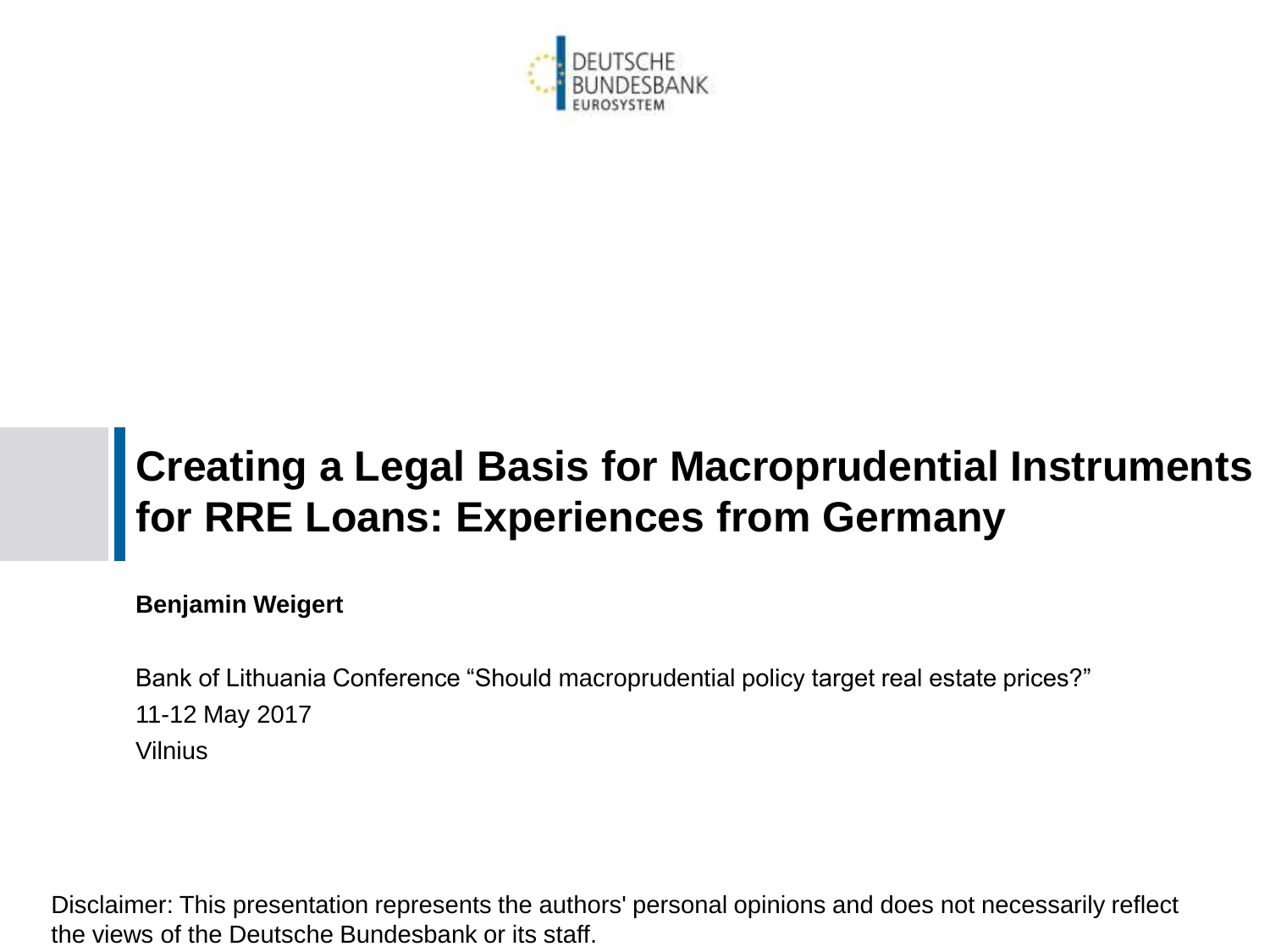#### **Aggregate house prices have been rising since 2010…**



*Note:* House prices adjusted for inflation: Index (2010=100). \*The exact type of dwelling covered by the longrun house price index (since 1975, green line) changes over time. \*\*Bundesbank calculations based on price data provided by bulwiengesa AG, weighted by transaction. *Sources:* bulwiengesa AG, Association of German Pfandbrief Banks (vdp), Federal Statistical Office (Destatis) and Bundesbank calculations.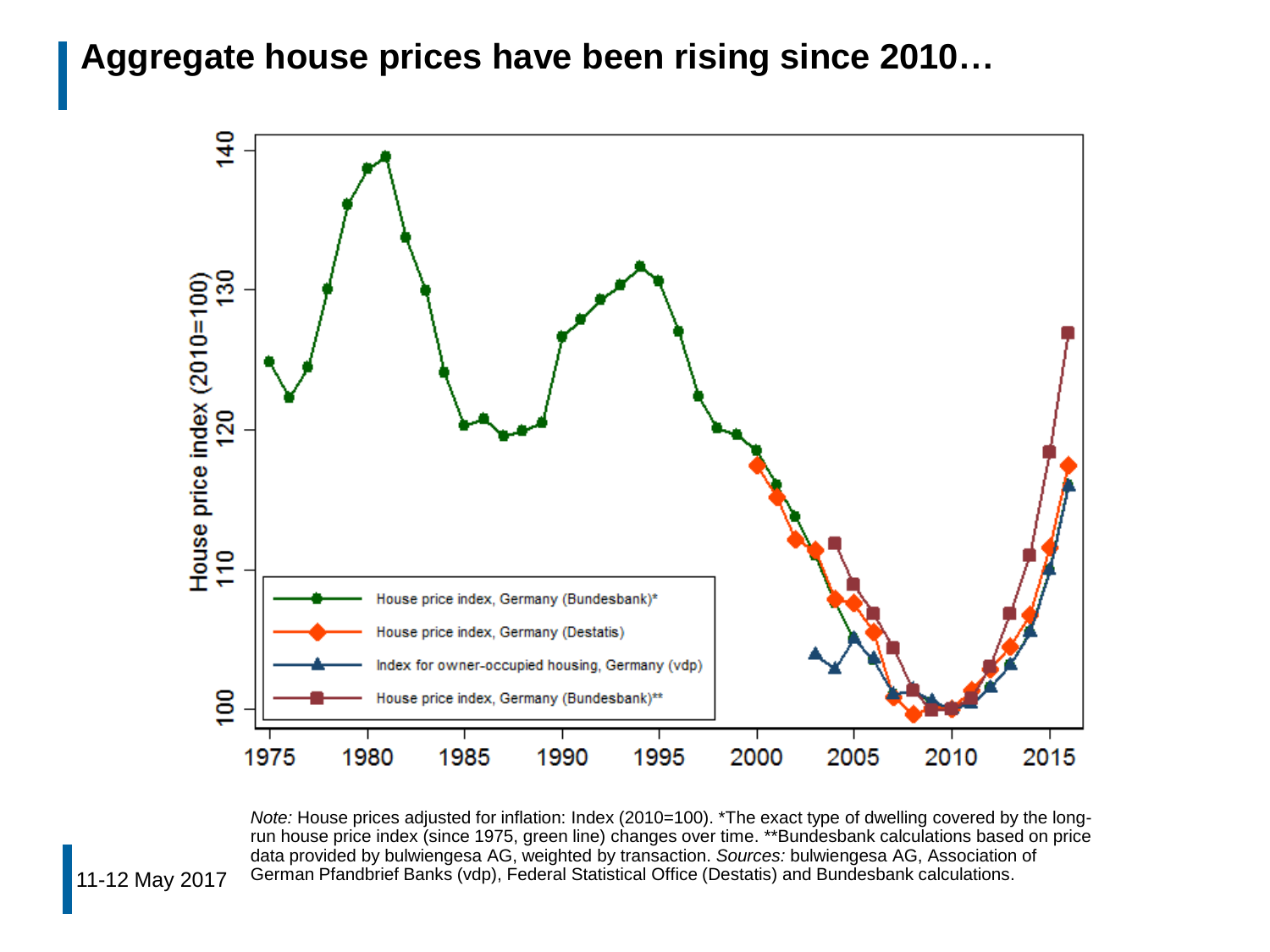#### **... particularly pronounced in urban areas but rural areas and smaller cities catching up lately**



*Note:* House prices adjusted for inflation: Index (2010=100). Bundesbank calculations based on price data provided by bulwiengesa AG, weighted by transaction. The 7-city index covers Berlin, Cologne, Düsseldorf, Frankfurt a.M., Hamburg, Munich, and Stuttgart. *Sources:* bulwiengesa AG and Bundesbank calculations.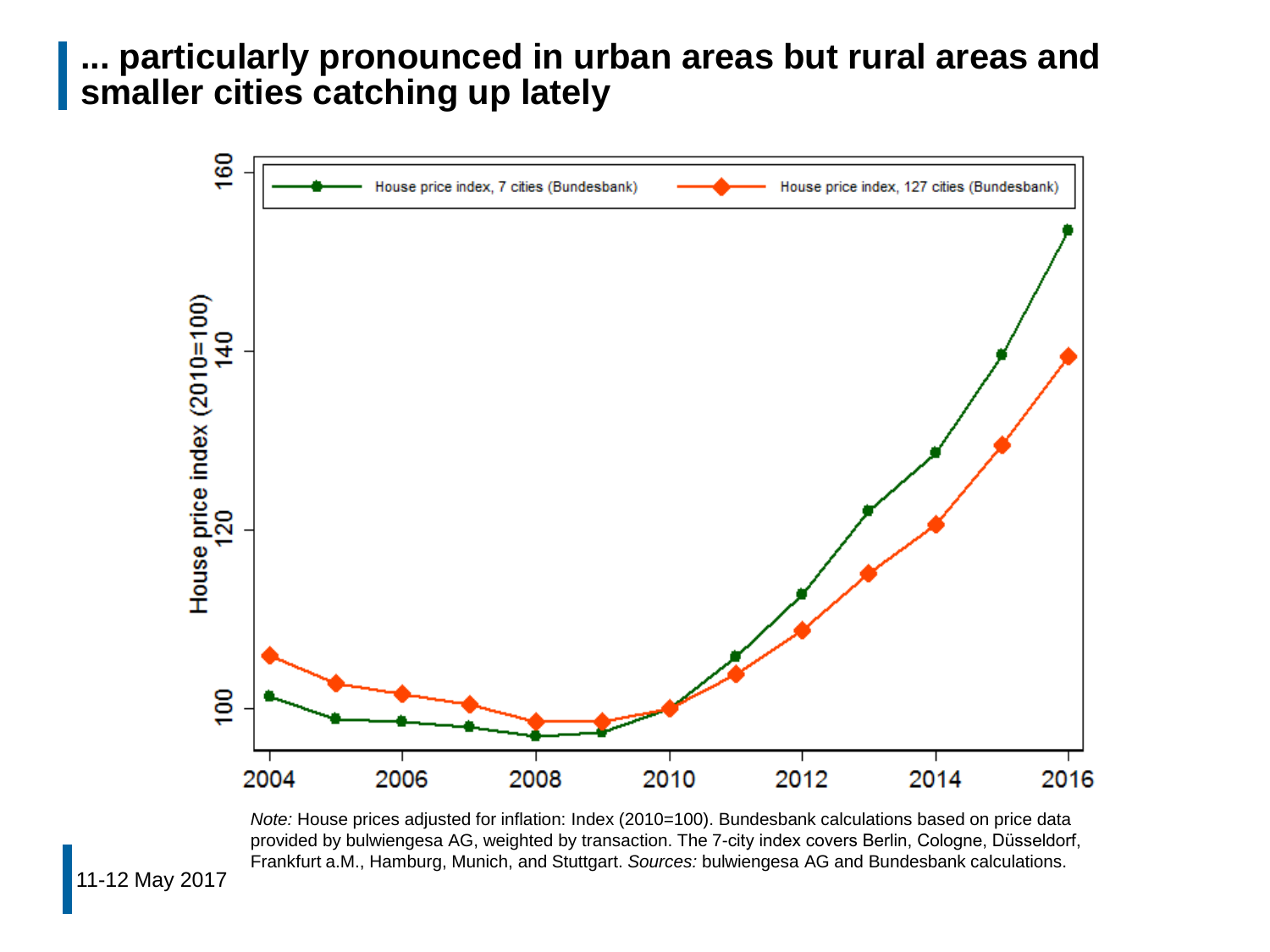# **But mortgage credit growth has been moderate...**



*Note:* Orange line denotes long-run average mortgage debt growth (mean for 1981—2016). Total household debt calculated based on BIS data. *Sources:* BIS , Bundesbank (borrowers statistics), own calculations.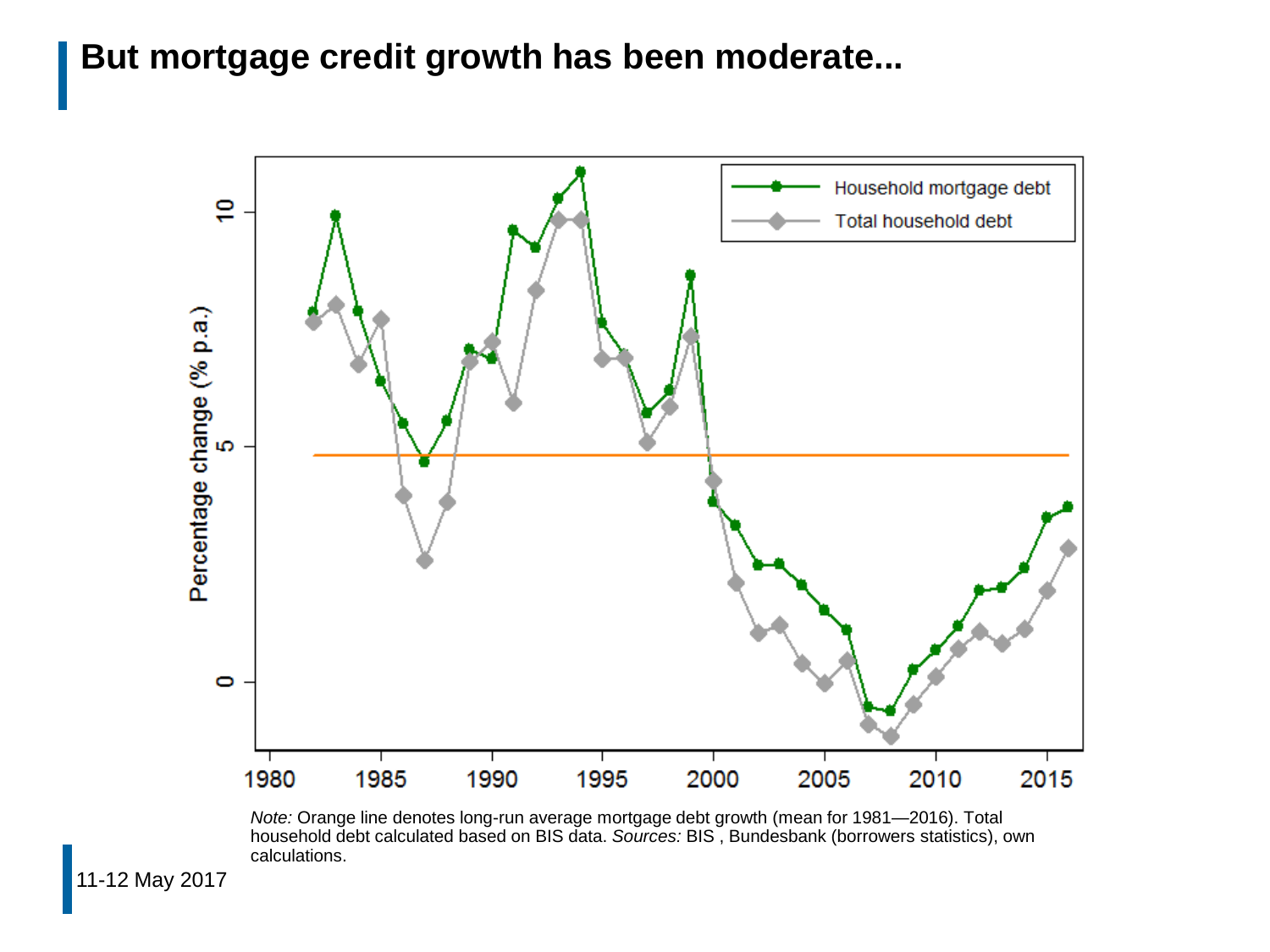**…and indebtedness of the household sector has declined in recent years.**



*Sources*: Bundesbank and BIS.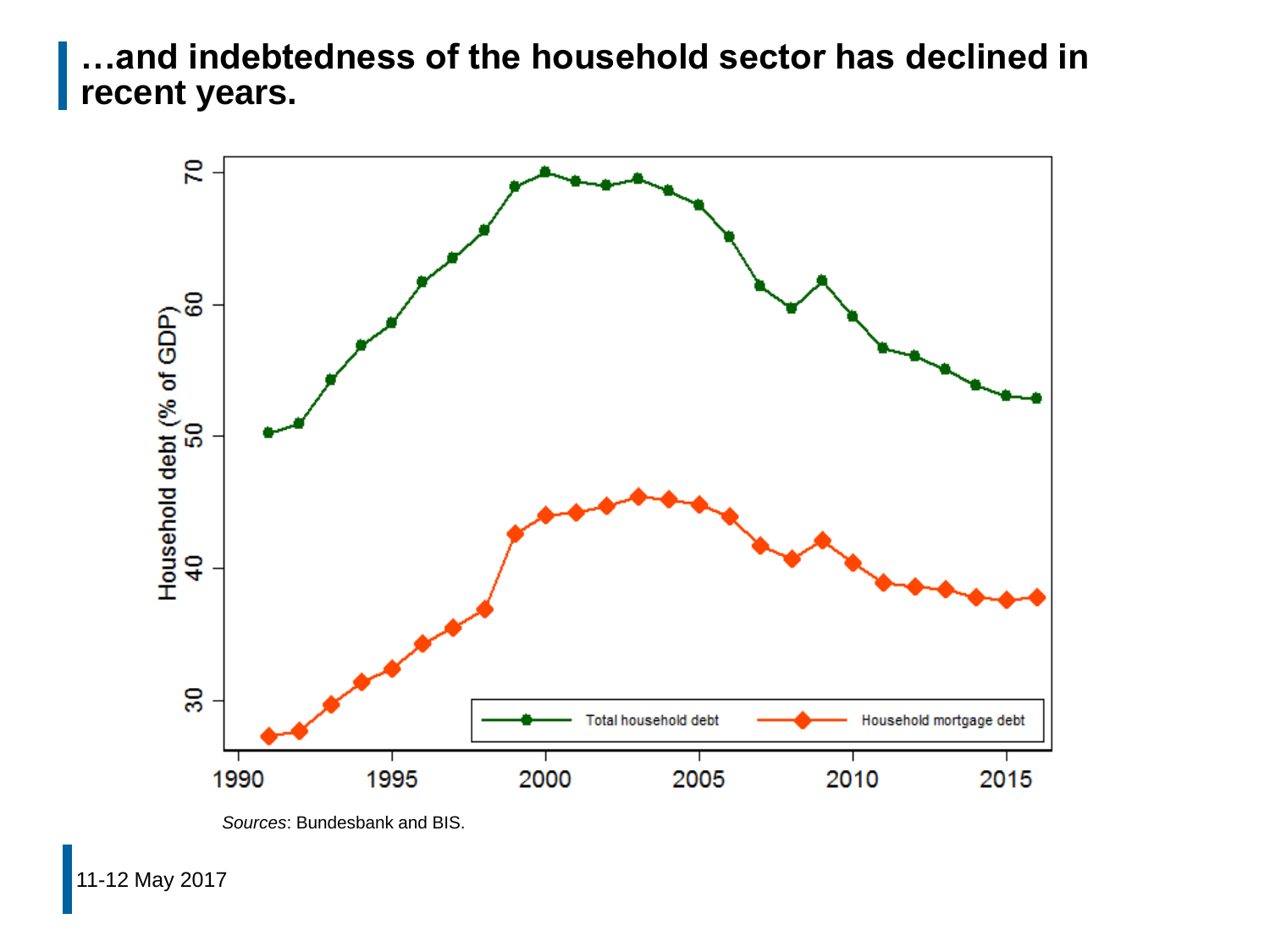#### **Effective mortgage rates have fallen, lowering debt servicing costs for households at given house prices**



*Sources*: Bundesbank (MFI interest statistics).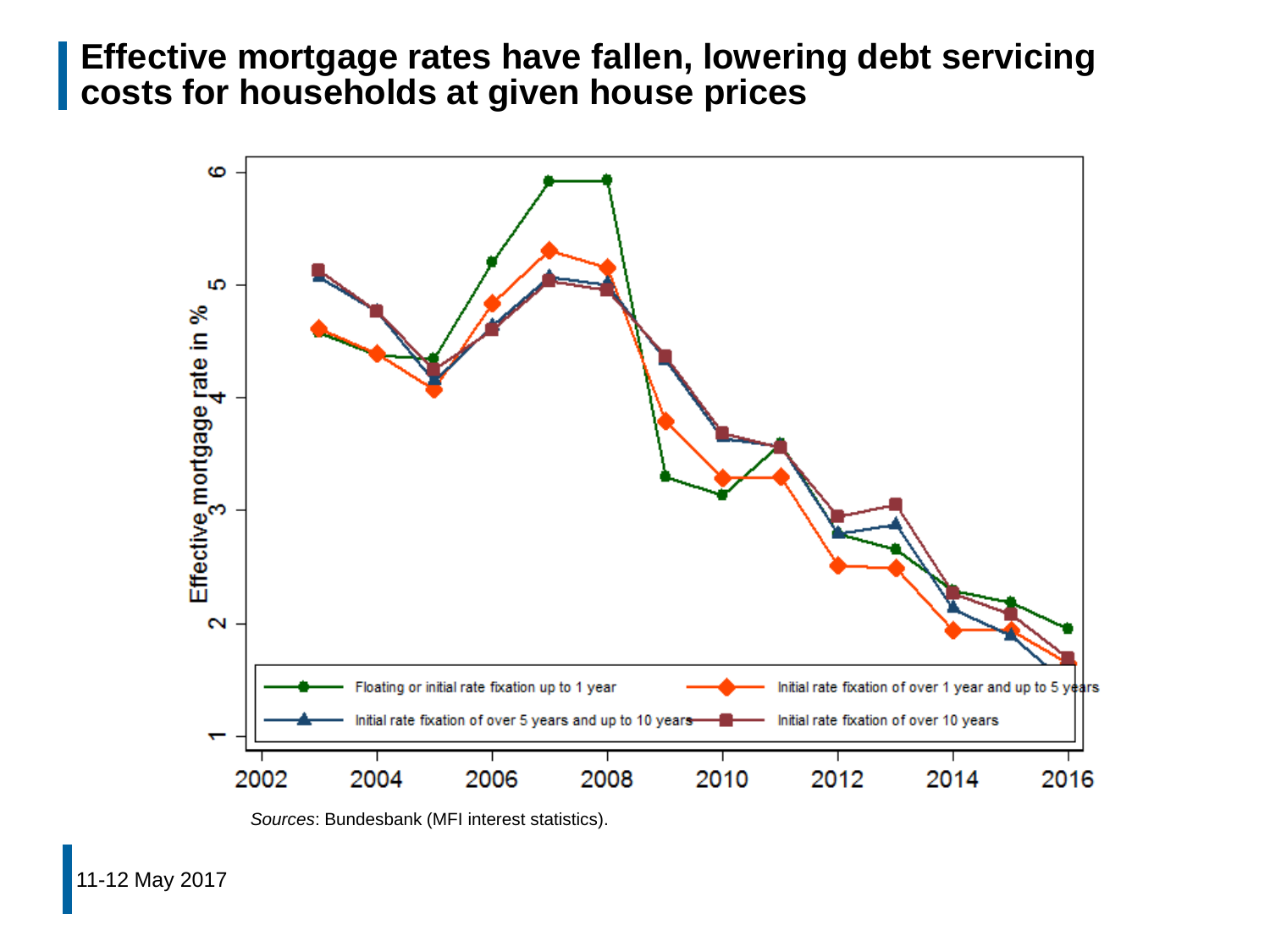#### **Residential investment remains at long-run average…**



*Sources***:** Federal Statistical Office (Destatis). Orange horizontal line denotes long-run average residential investment (as % of GDP, mean for 1991—2016).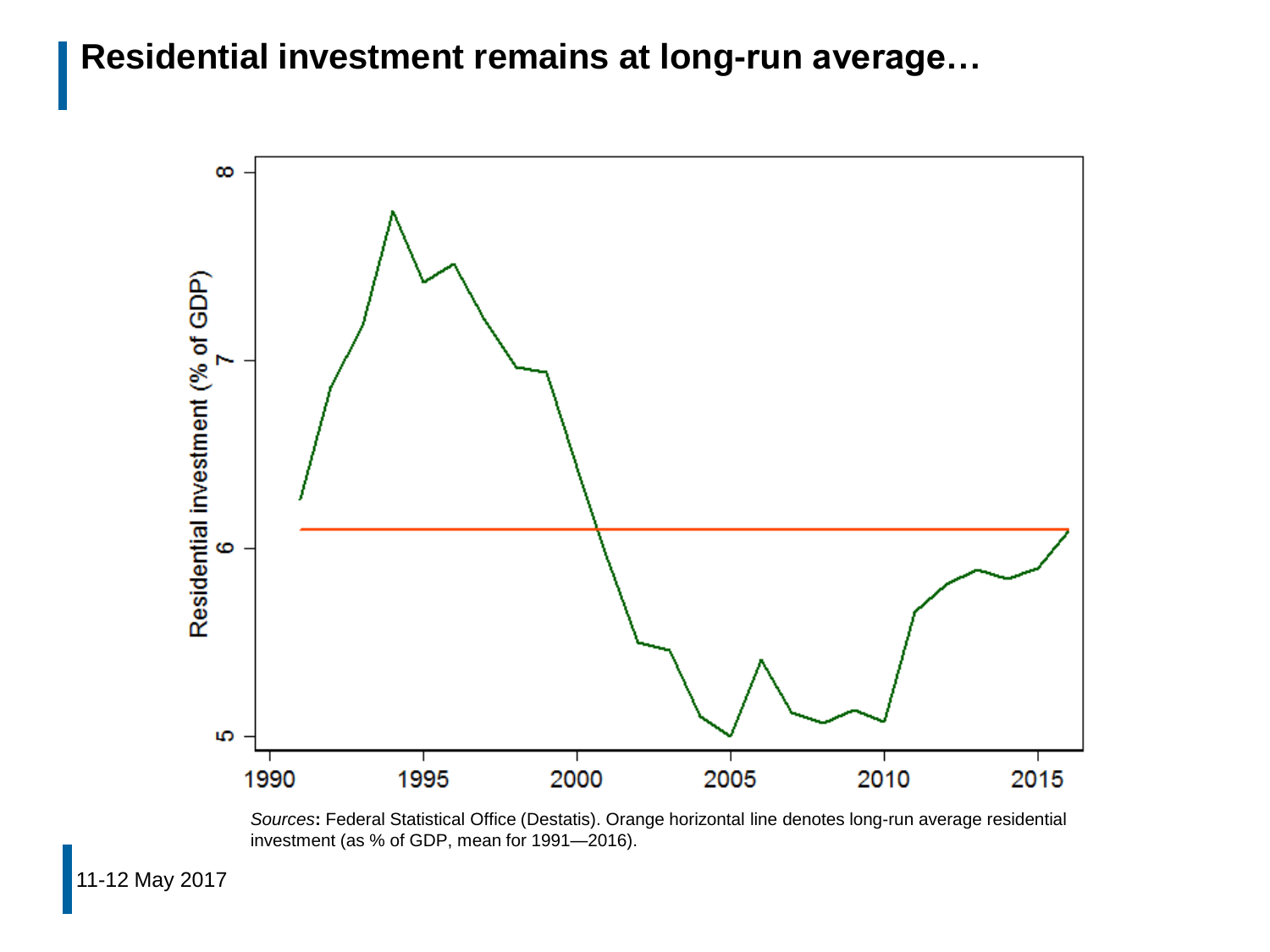# **…and building activity relatively low given the surge in housing demand.**



*Sources***:** Federal Statistical Office (Destatis). Building permits and completed housing units for housing units in residential and non-residential buildings. Includes construction work on existing buildings.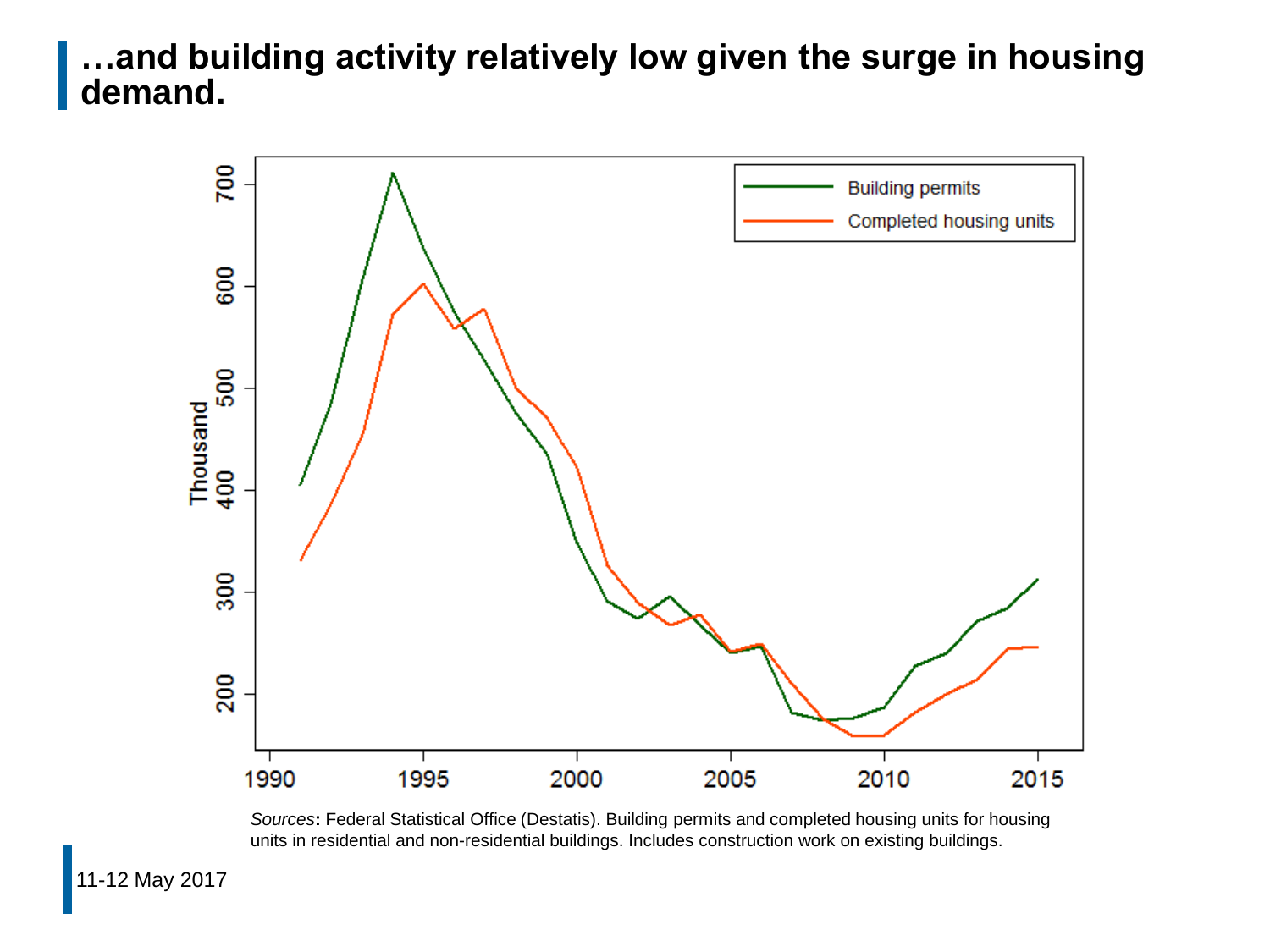## **Macroprudential Instruments for RRE Loans in Germany: Current situation**

- Up to now there are no borrower based macroprudential instruments for RRE loans
	- This is about to change presumably today
- The macroprudential toolbox so far only entails instruments that aim at increasing the "resilience" of the banking sector (CRR/CRD IV)
- In 2015, discussion in the German FSC to fill this gap in the macroprudential toolbox
	- Decision to issue a recommendation to the German government for the precautionary creation of these instruments
- Current macro-financial environment in the Euro area does not optimally reflect Germany's position in the economic cycle and may promote the build up of system risks in the German financial system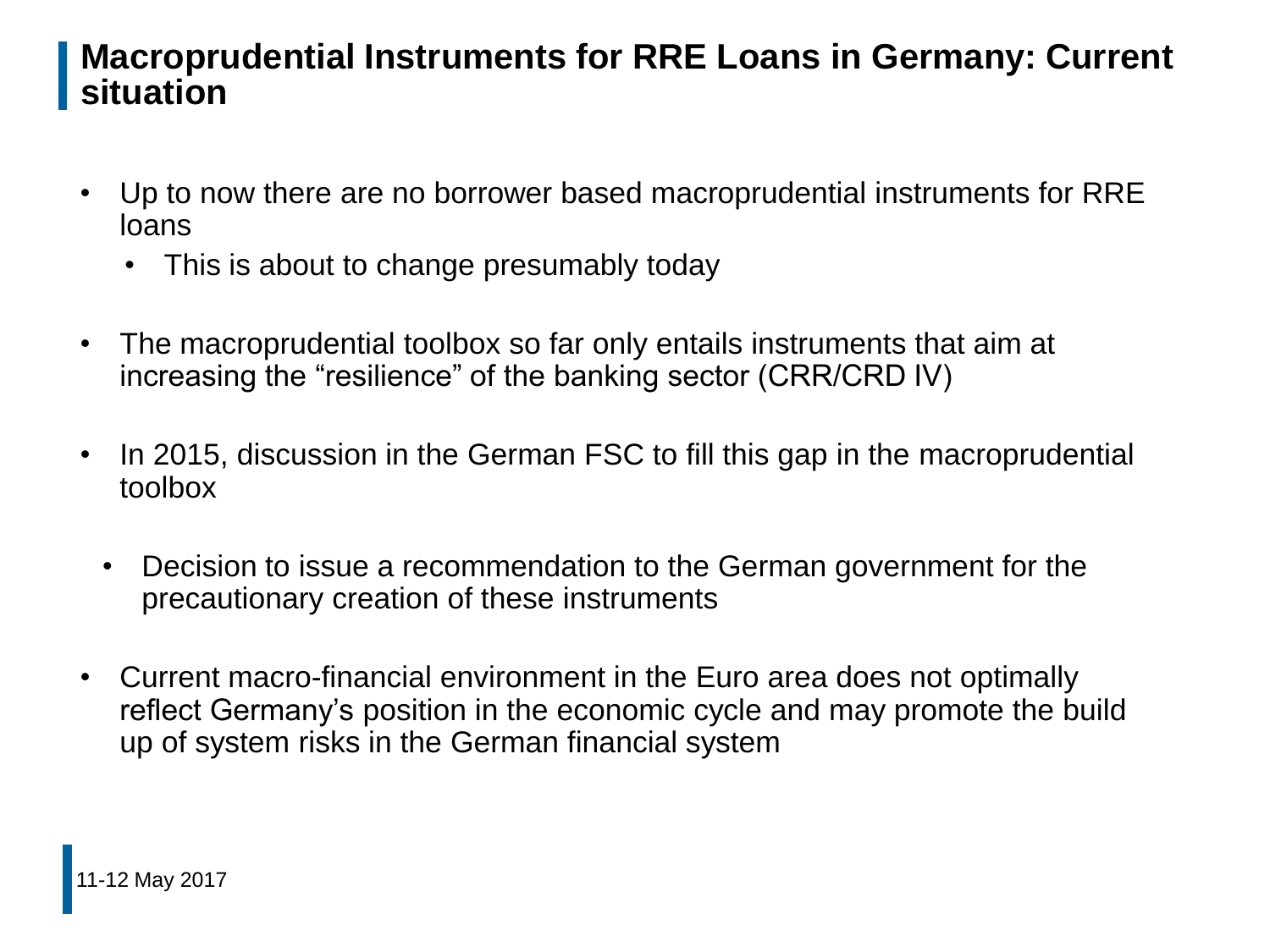# **Macroprudential Instruments for RRE Loans in Germany: Current situation**

**Recommendation of the German FSC:** Create a legal basis for

- borrower-based RRE instruments (recommendation A) and
- the regular collection of relevant data (recommendation B)

## **Draft bill of federal government (Dec 21, 2016):**

- Recommendation A: provisions for all four borrower-based instruments: LTV, amortisation requirement, DSTI/DSCR, DTI
- No provisions regarding recommendation B:
	- reference to EU regulations, AnaCredit, and to using existing legal basis in national law for data collection (as necessary)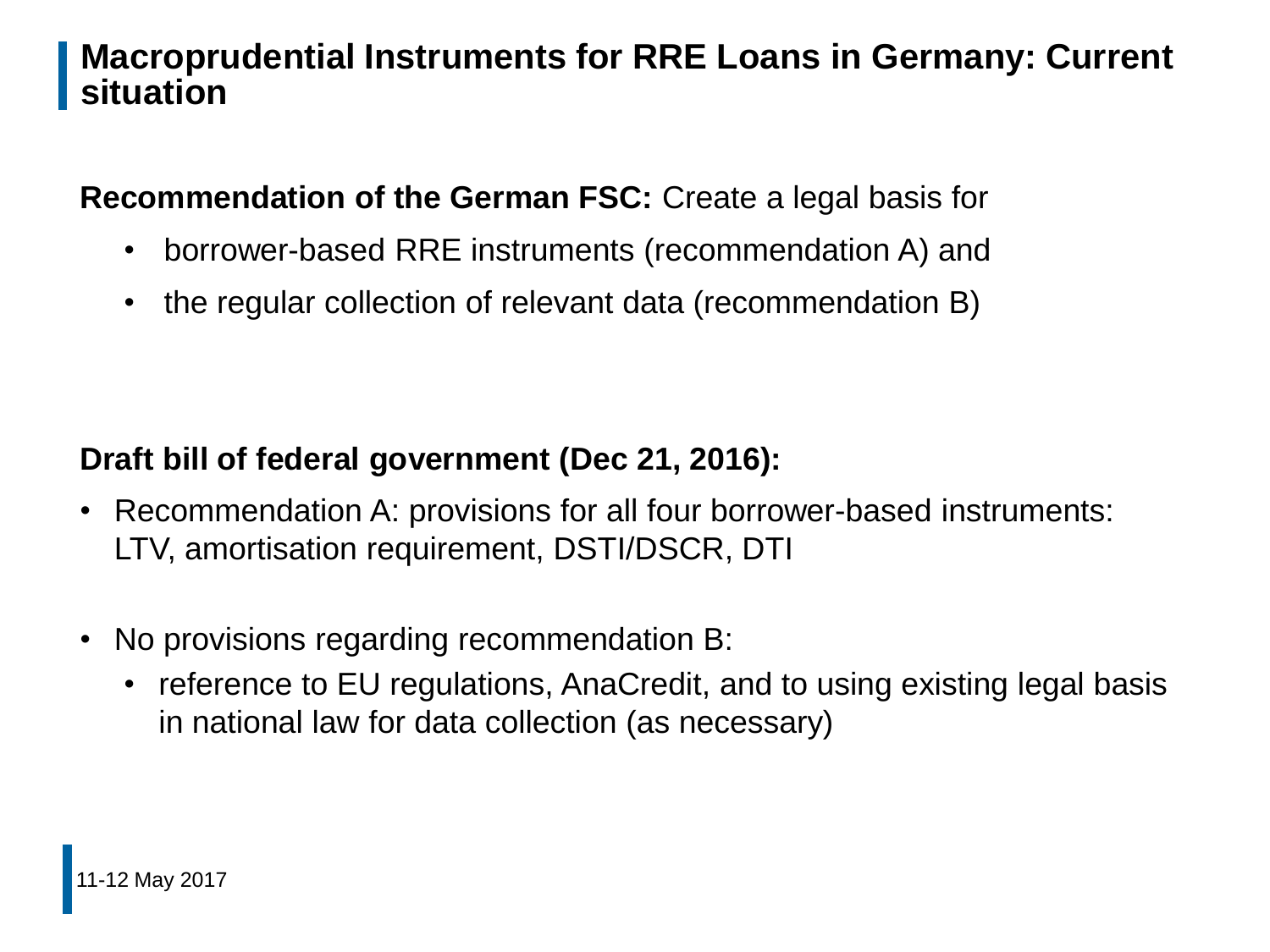#### **Macroprudential Instruments for RRE Loans in Germany: Current situation**

**Intense political debate on**

- **the need of borrower based instruments**
- **the potential interference with other political objectives**
- **how to ensure democratic legitimacy**
- **optimal perimeter of these instruments**